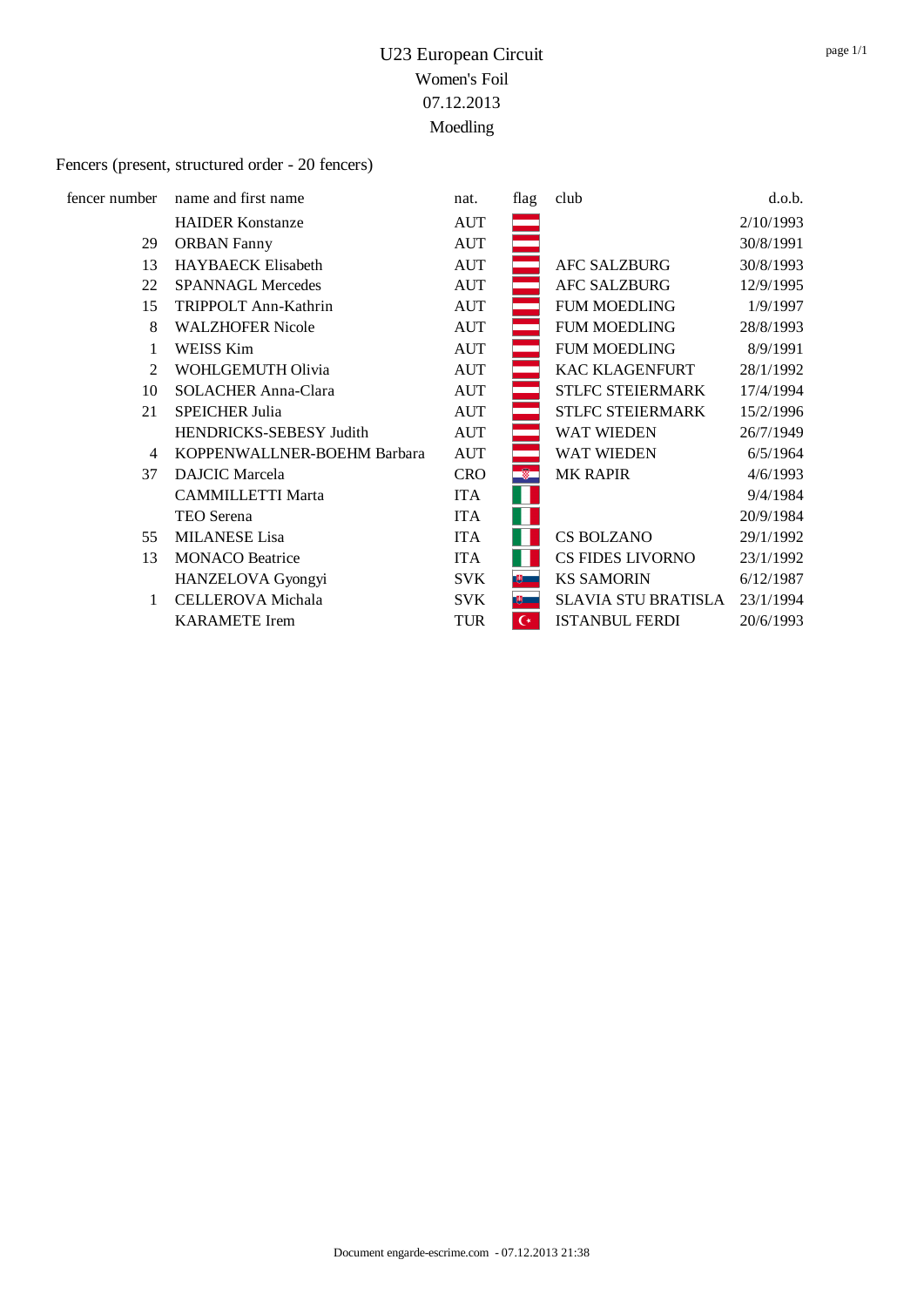### Formula of the competition

20 fencers

2 poules: rounds

Round No 1 20 fencers 4 poules of 5 Separation by : countries, clubs 20 qualifiers

Round No 2 20 fencers 4 poules of 5 Separation by : countries, clubs 16 qualifiers

Qualification at the end of the poules on 2 rounds Ranking at the end of the poules on 2 rounds

\_\_\_\_\_\_\_\_\_\_\_\_\_\_\_\_\_\_\_\_\_\_\_\_\_\_\_\_\_\_\_\_\_

Direct elimination : 16 fencers

Direct elimination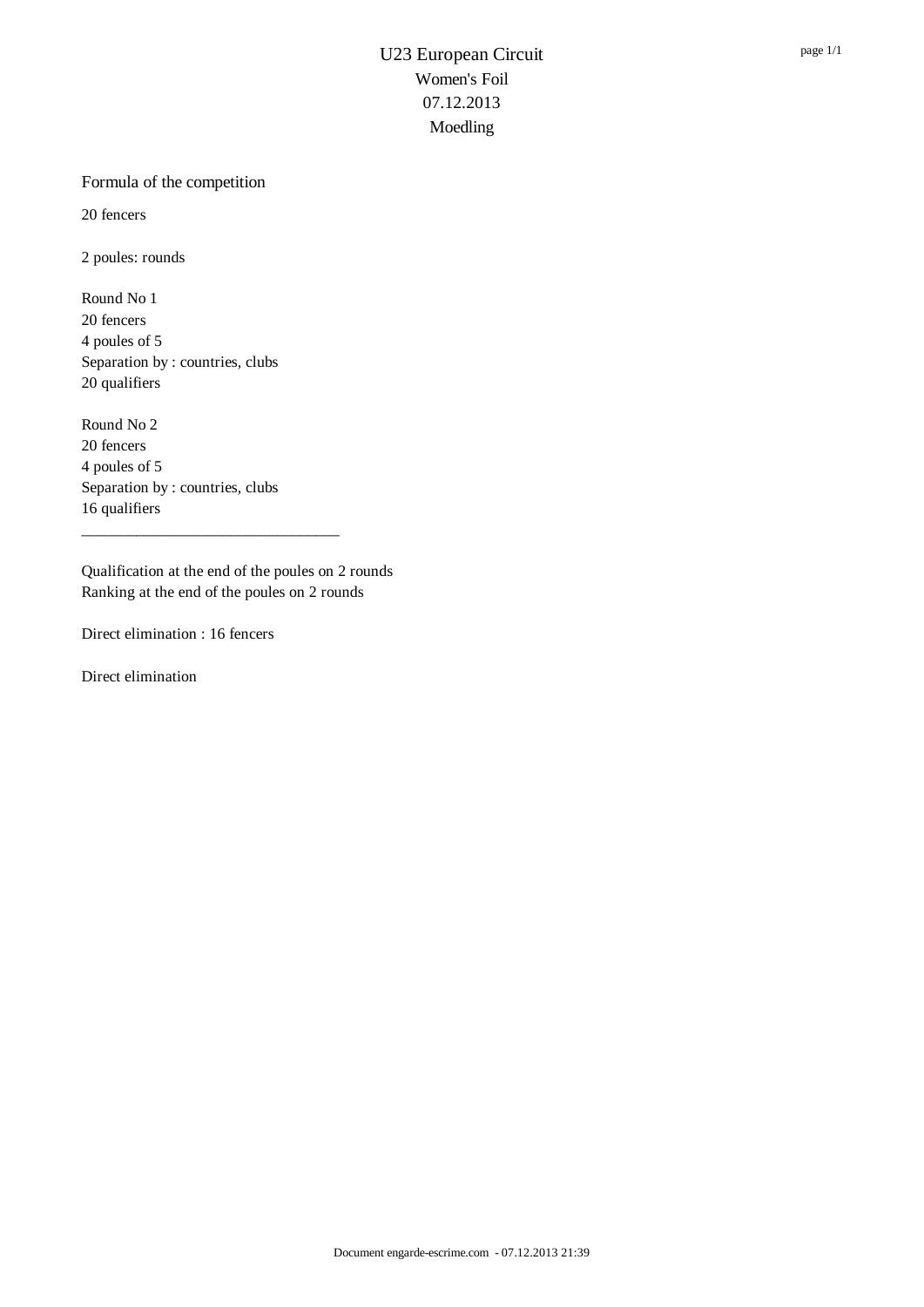#### Poules, round No 1

Poule No 1 12:00 piste No 13 Referee: LANGE Robert GER

|                                               |            |                             |                                             | V/M   | ind.  | <b>HS</b> | rank         |
|-----------------------------------------------|------------|-----------------------------|---------------------------------------------|-------|-------|-----------|--------------|
| <b>KARAMETE</b> Irem                          | TUR        | <b>ISTANBUL FERDI</b>       | V<br>V<br>V                                 | 0.750 | 8     | 17        | 2            |
| <b>HAYBAECK Elisabeth</b>                     | <b>AUT</b> | <b>AFC SALZBURG</b>         | $\overline{0}$<br>$\overline{0}$            | 0.000 | $-18$ | 2         | 5            |
| WEISS Kim                                     | AUT        | <b>FUM MOEDLING</b>         | 3<br>V <sup>2</sup><br>3                    | 0.500 | 6     | 16        | 3            |
| <b>ORBAN Fanny</b>                            | <b>AUT</b> |                             | 1<br>V<br> 0 <br>$\theta$                   | 0.250 | $-10$ | 6         | 4            |
| TEO Serena                                    | <b>ITA</b> |                             | V <sub>1</sub><br>V<br>V<br>V <sup>2</sup>  | 1.000 | 14    | 20        | $\mathbf{1}$ |
| Poule No 2 12:00 piste No 14                  |            |                             |                                             |       |       |           |              |
| Referee: KUNFALVY Peteer AUT STLFC STEIERMARK |            |                             |                                             |       |       |           |              |
|                                               |            |                             |                                             | V/M   | ind.  | <b>HS</b> | rank         |
| <b>WALZHOFER Nicole</b>                       | AUT        | <b>FUM MOEDLING</b>         | $\vert 0 \vert$<br>V <sup>2</sup><br>V<br>V | 0.750 | 1     | 15        | 3            |
| <b>HENDRICKS-SEBESY Judith</b>                | AUT        | <b>WAT WIEDEN</b>           | $\overline{2}$<br>3 <br>2                   | 0.000 | $-9$  | 8         | 5            |
| <b>MILANESE</b> Lisa                          | <b>ITA</b> | <b>CS BOLZANO</b>           | V<br>V<br>V<br>$\overline{0}$               | 0.750 | 3     | 15        | 2            |
| <b>SPEICHER Julia</b>                         | <b>AUT</b> | <b>STLFC STEIERMARK</b>     | 3<br>V24<br>$\theta$                        | 0.250 | $-7$  | 9         | 4            |
| <b>CELLEROVA</b> Michala                      | <b>SVK</b> | <b>SLAVIA STU BRATISLAV</b> | 4<br>V<br>V<br>V                            | 0.750 | 12    | 19        |              |
| 12:00<br>Poule No 3<br>piste No 15            |            |                             |                                             |       |       |           |              |

Referee: PALABIYIK Cihan TUR

| WOHLGEMUTH Olivia       | AUT        | KAC KLAGENFURT    | V<br>V <sup>2</sup>            | 0.500 | - 1  |    |   |
|-------------------------|------------|-------------------|--------------------------------|-------|------|----|---|
| HANZELOVA Gyongyi       | <b>SVK</b> | <b>KS SAMORIN</b> | V                              | 0.250 | $-7$ |    |   |
| <b>HAIDER Konstanze</b> | AUT        |                   | $\mathbf{V}$                   | 0.250 | -6   | 10 | 4 |
| TRIPPOLT Ann-Kathrin    |            | FUM MOEDLING      | $\overline{V}$<br>$\mathbf{V}$ | 0.500 |      |    |   |
| <b>MONACO</b> Beatrice  | 'ТА        | CS FIDES LIVORNO- | V<br> V <br>V4<br>V            | .000  |      | 19 |   |

Poule No 4 12:00 piste No 16 Referee: GENSER Martina AUT FUM MOEDLING

|                             |            |                        |    | V/M   | ind.  | НS | rank |
|-----------------------------|------------|------------------------|----|-------|-------|----|------|
| <b>SPANNAGL Mercedes</b>    | <b>AUT</b> | AFC SALZBURG           |    | 0.000 | $-15$ |    |      |
| DAJCIC Marcela              | CRO        | <b>MK RAPIR</b>        |    | 0.750 |       |    |      |
| <b>CAMMILLETTI Marta</b>    | ITA        |                        | V  | .000  | 16    | 20 |      |
| KOPPENWALLNER-BOEHM Barbara | <b>AUT</b> | WAT WIEDEN             | V3 | 0.500 | -4    |    |      |
| SOLACHER Anna-Clara         | AUT        | <b>TLEC STEIERMARK</b> | V  | 0.250 | -6    |    | 4    |

V/M ind. HS rank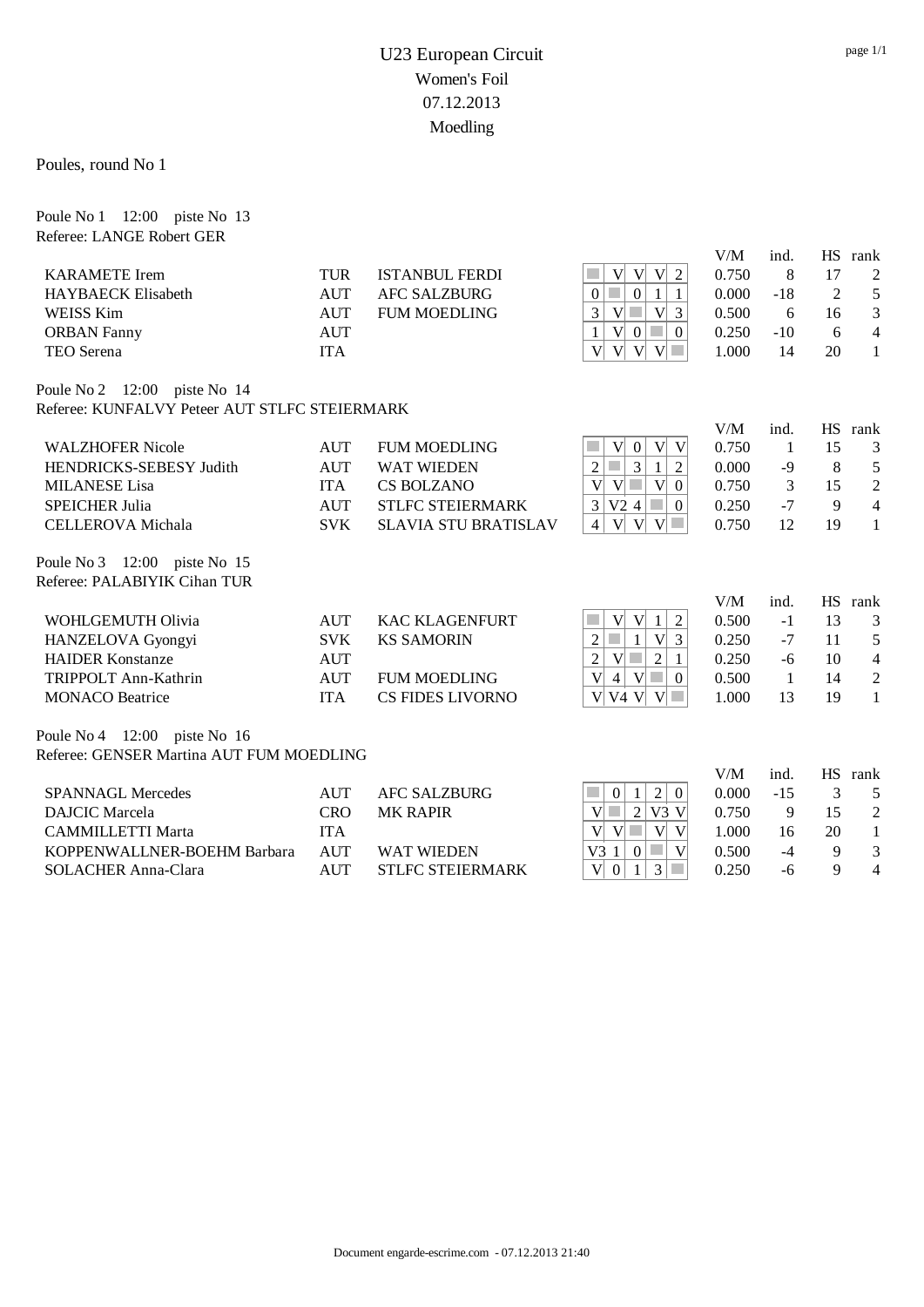## Ranking of poules, round No 1 (ordered by ranking - 20 fencers)

| ranking | name and first name         | country    | V/M   | indicator | HS | group     |
|---------|-----------------------------|------------|-------|-----------|----|-----------|
| 1       | <b>CAMMILLETTI Marta</b>    | <b>ITA</b> | 1.000 | 16        | 20 | qualifier |
| 2       | TEO Serena                  | <b>ITA</b> | 1.000 | 14        | 20 | qualifier |
| 3       | <b>MONACO Beatrice</b>      | <b>ITA</b> | 1.000 | 13        | 19 | qualifier |
| 4       | <b>CELLEROVA</b> Michala    | <b>SVK</b> | 0.750 | 12        | 19 | qualifier |
| 5       | <b>DAJCIC</b> Marcela       | <b>CRO</b> | 0.750 | 9         | 15 | qualifier |
| 6       | <b>KARAMETE</b> Irem        | <b>TUR</b> | 0.750 | $8\,$     | 17 | qualifier |
| 7       | <b>MILANESE</b> Lisa        | <b>ITA</b> | 0.750 | 3         | 15 | qualifier |
| 8       | <b>WALZHOFER Nicole</b>     | <b>AUT</b> | 0.750 | 1         | 15 | qualifier |
| 9       | WEISS Kim                   | <b>AUT</b> | 0.500 | 6         | 16 | qualifier |
| 10      | TRIPPOLT Ann-Kathrin        | <b>AUT</b> | 0.500 | 1         | 14 | qualifier |
| 11      | WOHLGEMUTH Olivia           | <b>AUT</b> | 0.500 | $-1$      | 13 | qualifier |
| 12      | KOPPENWALLNER-BOEHM Barbara | <b>AUT</b> | 0.500 | -4        | 9  | qualifier |
| 13      | <b>HAIDER Konstanze</b>     | <b>AUT</b> | 0.250 | -6        | 10 | qualifier |
| 14      | <b>SOLACHER Anna-Clara</b>  | <b>AUT</b> | 0.250 | -6        | 9  | qualifier |
| 15      | HANZELOVA Gyongyi           | <b>SVK</b> | 0.250 | $-7$      | 11 | qualifier |
| 16      | <b>SPEICHER Julia</b>       | <b>AUT</b> | 0.250 | -7        | 9  | qualifier |
| 17      | <b>ORBAN Fanny</b>          | <b>AUT</b> | 0.250 | $-10$     | 6  | qualifier |
| 18      | HENDRICKS-SEBESY Judith     | <b>AUT</b> | 0.000 | -9        | 8  | qualifier |
| 19      | <b>SPANNAGL Mercedes</b>    | <b>AUT</b> | 0.000 | $-15$     | 3  | qualifier |
| 20      | <b>HAYBAECK Elisabeth</b>   | AUT        | 0.000 | $-18$     | 2  | qualifier |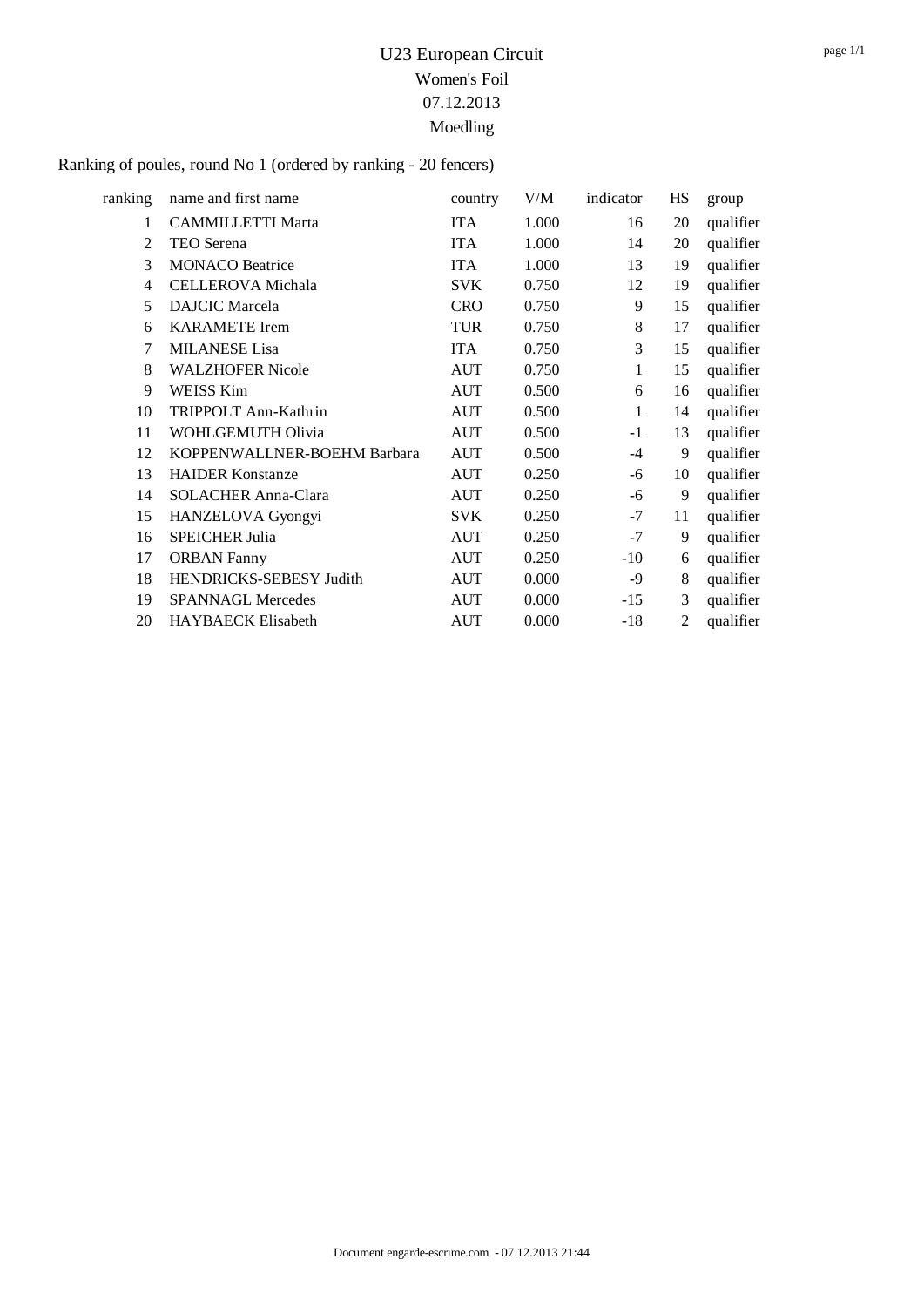### Poules, round No 2

Poule No 1 13:25 piste No 13 Referee: LANGE Robert GER

|                                               |            |                         |                                                                   | V/M   | ind.  | HS.            | rank           |
|-----------------------------------------------|------------|-------------------------|-------------------------------------------------------------------|-------|-------|----------------|----------------|
| KOPPENWALLNER-BOEHM Barbara                   | <b>AUT</b> | <b>WAT WIEDEN</b>       | V<br>$\overline{c}$<br>V                                          | 0.500 | 7     | 13             | 3              |
| WEISS Kim                                     | <b>AUT</b> | <b>FUM MOEDLING</b>     | V2<br>V <sub>l</sub><br> 0 <br>V                                  | 0.750 | 3     | 12             | $\overline{2}$ |
| <b>ORBAN Fanny</b>                            | <b>AUT</b> |                         | $\mathbf{1}$<br>$\mathbf{0}$<br>$\mathbf{0}$<br>3                 | 0.000 | $-16$ | $\overline{4}$ | 5              |
| <b>CAMMILLETTI Marta</b>                      | <b>ITA</b> |                         | V<br>V<br>$V3$ V                                                  | 1.000 | 16    | 18             | 1              |
| <b>HAYBAECK Elisabeth</b>                     | <b>AUT</b> | AFC SALZBURG            | 3<br>$\overline{0}$<br> V <br> 0 <br>$\mathcal{L}^{\mathcal{L}}$  | 0.250 | $-10$ | 8              | 4              |
| Poule No 2 13:25 piste No 14                  |            |                         |                                                                   |       |       |                |                |
| Referee: KUNFALVY Peteer AUT STLFC STEIERMARK |            |                         |                                                                   |       |       |                |                |
|                                               |            |                         |                                                                   | V/M   | ind.  | <b>HS</b>      | rank           |
| <b>HAIDER Konstanze</b>                       | <b>AUT</b> |                         | $\overline{2}$<br>$V _1$<br>$\mathbf{0}$                          | 0.250 | $-9$  | 8              | 4              |
| <b>WALZHOFER Nicole</b>                       | <b>AUT</b> | <b>FUM MOEDLING</b>     | V<br>V<br>$\overline{4}$                                          | 0.500 | 4     | 15             | 3              |
| TEO Serena                                    | <b>ITA</b> |                         | V<br>V<br>V <sub>l</sub><br>V                                     | 1.000 | 11    | 20             | 1              |
| HENDRICKS-SEBESY Judith                       | <b>AUT</b> | <b>WAT WIEDEN</b>       | $\overline{4}$<br>$\overline{2}$                                  | 0.000 | $-11$ | 8              | 5              |
| HANZELOVA Gyongyi                             | <b>SVK</b> | <b>KS SAMORIN</b>       | $V3$ V<br>$\vert 4 \vert$<br>V4                                   | 0.750 | 5     | 16             | $\overline{2}$ |
| Poule No 3 13:25 piste No 15                  |            |                         |                                                                   |       |       |                |                |
| Referee: PALABIYIK Cihan TUR                  |            |                         |                                                                   |       |       |                |                |
|                                               |            |                         |                                                                   | V/M   | ind.  | <b>HS</b>      | rank           |
| <b>MONACO</b> Beatrice                        | <b>ITA</b> | <b>CS FIDES LIVORNO</b> | V <br>V <sub>l</sub><br>V V                                       | 1.000 | 15    | 20             | 1              |
| TRIPPOLT Ann-Kathrin                          | <b>AUT</b> | <b>FUM MOEDLING</b>     | 2<br>V <sup>2</sup><br>$\overline{4}$<br>V                        | 0.500 | 5     | 16             | 3              |
| <b>SOLACHER Anna-Clara</b>                    | <b>AUT</b> | STLFC STEIERMARK        | $\mathbf{1}$<br>$\overline{4}$                                    | 0.000 | $-13$ | 7              | 5              |
| <b>KARAMETE</b> Irem                          | <b>TUR</b> | <b>ISTANBUL FERDI</b>   | V <br>V<br>V<br>$\overline{2}$                                    | 0.750 | 7     | 17             | $\mathbf{2}$   |
| <b>SPANNAGL Mercedes</b>                      | <b>AUT</b> | <b>AFC SALZBURG</b>     | $\overline{0}$<br>$\boldsymbol{0}$<br>V<br>a s<br>$\vert 0 \vert$ | 0.250 | $-14$ | 5              | $\overline{4}$ |
| Poule No 4 13:25<br>piste No 16               |            |                         |                                                                   |       |       |                |                |

Referee: GENSER Martina AUT FUM MOEDLING

| WOHLGEMUTH Olivia    | AUT        | KAC KLAGENFURT              | V <sub>4</sub> V <sub>4</sub> 2 | 0.500 | -כ  |     | 4 |
|----------------------|------------|-----------------------------|---------------------------------|-------|-----|-----|---|
| CELLEROVA Michala    | <b>SVK</b> | <b>SLAVIA STU BRATISLAV</b> | V                               | 0.500 | -2  | -12 |   |
| SPEICHER Julia       | AUT        | <b>STLFC STEIERMARK</b>     | $\mathbf{z}$                    | 0.000 | -11 |     |   |
| DAJCIC Marcela       | CRO        | <b>MK RAPIR</b>             | V<br>$\mathbf{V}$               | 0.500 |     |     |   |
| <b>MILANESE Lisa</b> | ITA        | CS BOLZANO                  | V<br>V4<br>V                    | .000  |     | 19  |   |

V/M ind. HS rank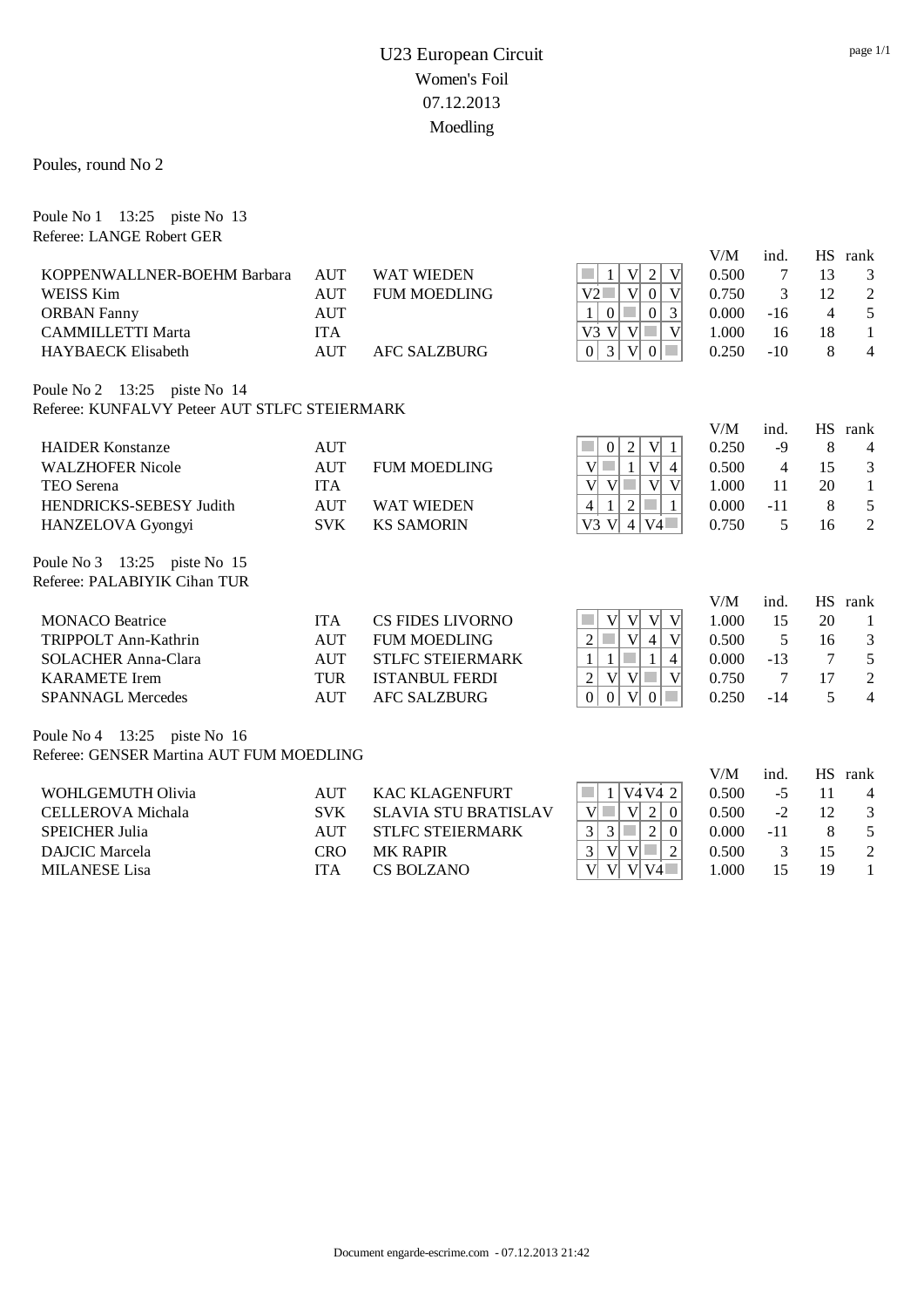| ranking | name and first name         | country    | V/M   | indicator | HS | group      |
|---------|-----------------------------|------------|-------|-----------|----|------------|
| 1       | <b>CAMMILLETTI Marta</b>    | <b>ITA</b> | 1.000 | 32        | 38 | qualifier  |
| 2       | <b>MONACO</b> Beatrice      | <b>ITA</b> | 1.000 | 28        | 39 | qualifier  |
| 3       | TEO Serena                  | <b>ITA</b> | 1.000 | 25        | 40 | qualifier  |
| 4       | <b>MILANESE</b> Lisa        | <b>ITA</b> | 0.875 | 18        | 34 | qualifier  |
| 5       | <b>KARAMETE</b> Irem        | <b>TUR</b> | 0.750 | 15        | 34 | qualifier  |
| 6       | <b>DAJCIC</b> Marcela       | <b>CRO</b> | 0.625 | 12        | 30 | qualifier  |
| 7       | CELLEROVA Michala           | <b>SVK</b> | 0.625 | 10        | 31 | qualifier  |
| 8       | WEISS Kim                   | AUT        | 0.625 | 9         | 28 | qualifier  |
| 9       | <b>WALZHOFER Nicole</b>     | AUT        | 0.625 | 5         | 30 | qualifier  |
| 10      | TRIPPOLT Ann-Kathrin        | AUT        | 0.500 | 6         | 30 | qualifier  |
| 11      | KOPPENWALLNER-BOEHM Barbara | AUT        | 0.500 | 3         | 22 | qualifier  |
| 12      | HANZELOVA Gyongyi           | <b>SVK</b> | 0.500 | $-2$      | 27 | qualifier  |
| 13      | WOHLGEMUTH Olivia           | AUT        | 0.500 | -6        | 24 | qualifier  |
| 14      | <b>HAIDER Konstanze</b>     | AUT        | 0.250 | $-15$     | 18 | qualifier  |
| 15      | <b>SPEICHER Julia</b>       | <b>AUT</b> | 0.125 | $-18$     | 17 | qualifier  |
| 16      | SOLACHER Anna-Clara         | AUT        | 0.125 | -19       | 16 | qualifier  |
| 17      | <b>ORBAN Fanny</b>          | <b>AUT</b> | 0.125 | $-26$     | 10 | eliminated |
| 18      | <b>HAYBAECK Elisabeth</b>   | AUT        | 0.125 | $-28$     | 10 | eliminated |
| 19      | <b>SPANNAGL Mercedes</b>    | <b>AUT</b> | 0.125 | $-29$     | 8  | eliminated |
| 20      | HENDRICKS-SEBESY Judith     | <b>AUT</b> | 0.000 | $-20$     | 16 | eliminated |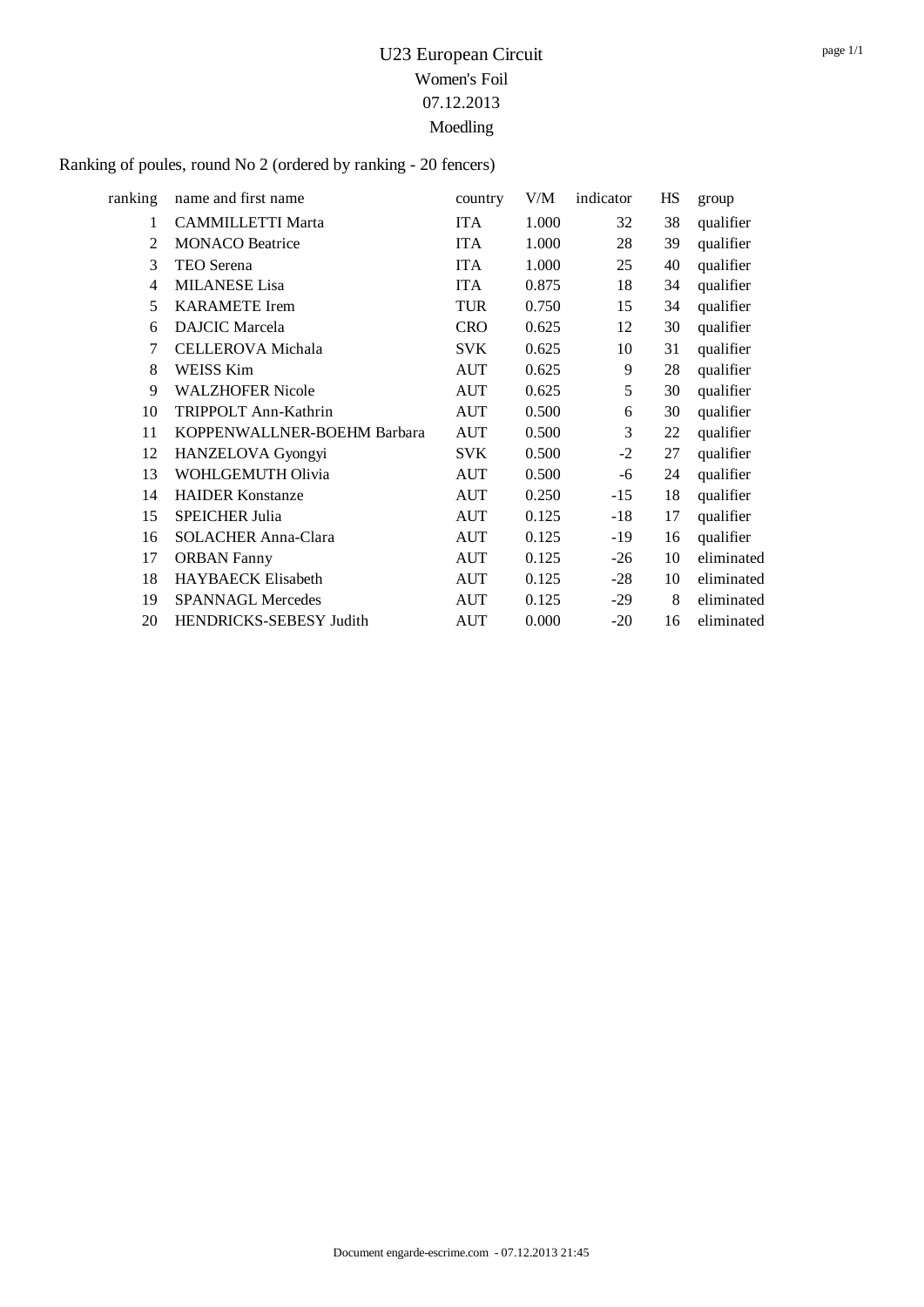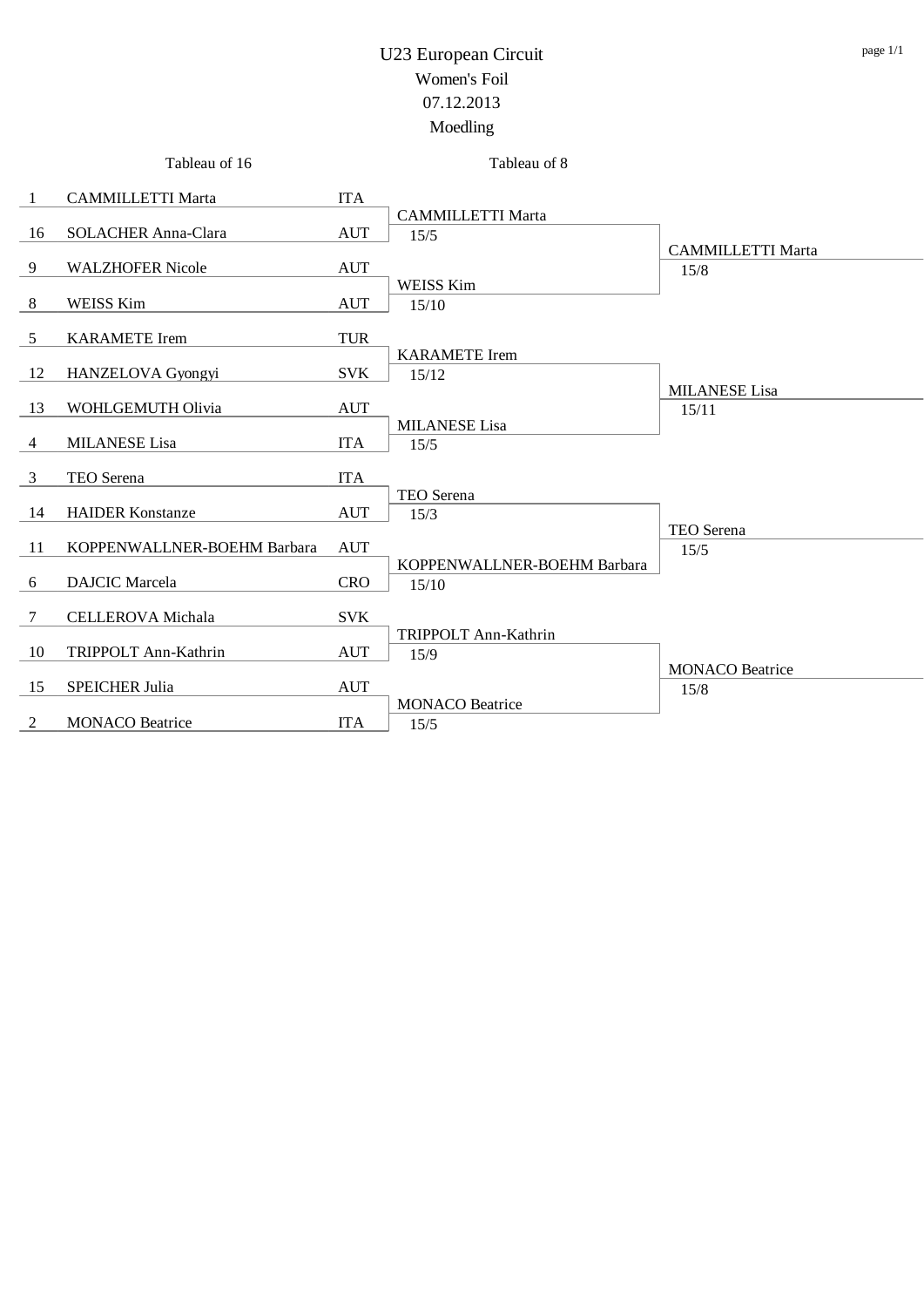| Tableau of 8              |            | Semi-finals                    | Final                             |                     |
|---------------------------|------------|--------------------------------|-----------------------------------|---------------------|
| 1 CAMMILLETTI Marta       | <b>ITA</b> | <b>CAMMILLETTI Marta</b>       |                                   |                     |
| 8 WEISS Kim               | <b>AUT</b> | 15/8                           |                                   |                     |
| 5 KARAMETE Irem           | <b>TUR</b> |                                | <b>CAMMILLETTI Marta</b><br>15/10 |                     |
| 4 MILANESE Lisa           | <b>ITA</b> | <b>MILANESE Lisa</b><br>15/11  |                                   |                     |
| 3 TEO Serena              | <b>ITA</b> |                                |                                   | TEO Serena<br>15/14 |
| 6 KOPPENWALLNER-BOEHM Bar | <b>AUT</b> | TEO Serena<br>15/5             |                                   |                     |
| 7 TRIPPOLT Ann-Kathrin    | <b>AUT</b> |                                | TEO Serena<br>15/6                |                     |
| 2 MONACO Beatrice         | <b>ITA</b> | <b>MONACO Beatrice</b><br>15/8 |                                   |                     |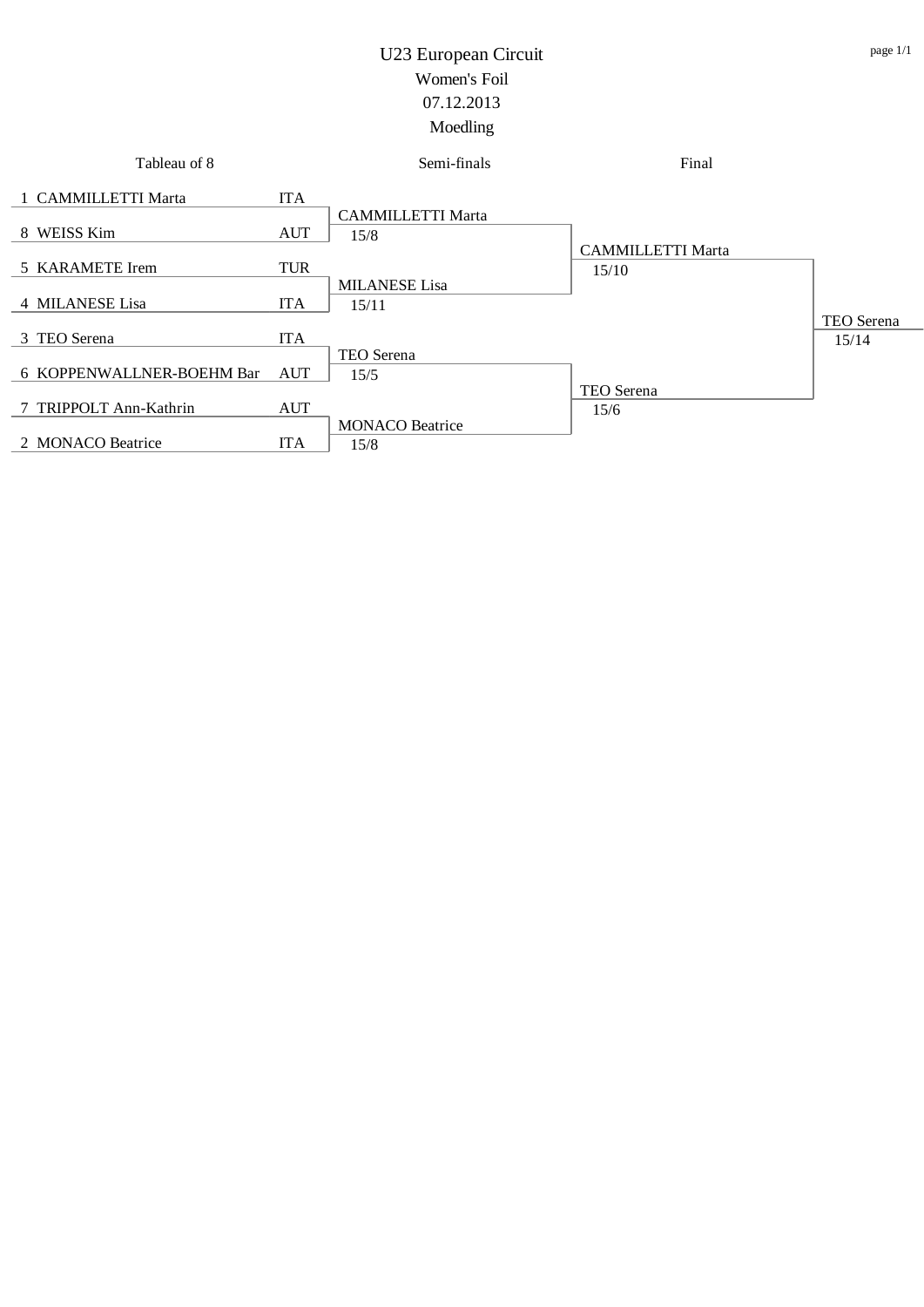## Overall ranking (ordered by ranking - 20 fencers)

| ranking | name and first name         | nat.       | flag           | club                        |
|---------|-----------------------------|------------|----------------|-----------------------------|
|         | TEO Serena                  | <b>ITA</b> |                |                             |
| 2       | <b>CAMMILLETTI Marta</b>    | <b>ITA</b> |                |                             |
| 3       | <b>MILANESE</b> Lisa        | <b>ITA</b> |                | <b>CS BOLZANO</b>           |
| 3       | <b>MONACO Beatrice</b>      | <b>ITA</b> |                | CS FIDES LIVORNO            |
| 5.      | <b>KARAMETE</b> Irem        | <b>TUR</b> | $\mathsf{C}^*$ | <b>ISTANBUL FERDI</b>       |
| 6       | WEISS Kim                   | <b>AUT</b> |                | <b>FUM MOEDLING</b>         |
|         | TRIPPOLT Ann-Kathrin        | <b>AUT</b> |                | <b>FUM MOEDLING</b>         |
| 8       | KOPPENWALLNER-BOEHM Barbara | AUT        |                | WAT WIEDEN                  |
| 9       | <b>DAJCIC Marcela</b>       | <b>CRO</b> | $\bullet$      | <b>MK RAPIR</b>             |
| 10      | <b>CELLEROVA</b> Michala    | SVK.       | - 明 - - -      | <b>SLAVIA STU BRATISLAV</b> |
| 11      | <b>WALZHOFER Nicole</b>     | <b>AUT</b> |                | <b>FUM MOEDLING</b>         |
| 12      | HANZELOVA Gyongyi           | SVK.       |                | <b>KS SAMORIN</b>           |
| 13      | WOHLGEMUTH Olivia           | <b>AUT</b> |                | <b>KAC KLAGENFURT</b>       |
| 14      | <b>HAIDER Konstanze</b>     | <b>AUT</b> |                |                             |
| 15      | <b>SPEICHER Julia</b>       | <b>AUT</b> |                | <b>STLFC STEIERMARK</b>     |
| 16      | <b>SOLACHER Anna-Clara</b>  | <b>AUT</b> |                | STLFC STEIERMARK            |
| 17      | <b>ORBAN Fanny</b>          | <b>AUT</b> |                |                             |
| 18      | <b>HAYBAECK Elisabeth</b>   | <b>AUT</b> |                | <b>AFC SALZBURG</b>         |
| 19      | <b>SPANNAGL Mercedes</b>    | <b>AUT</b> |                | <b>AFC SALZBURG</b>         |
| 20      | HENDRICKS-SEBESY Judith     | AUT        |                | <b>WAT WIEDEN</b>           |